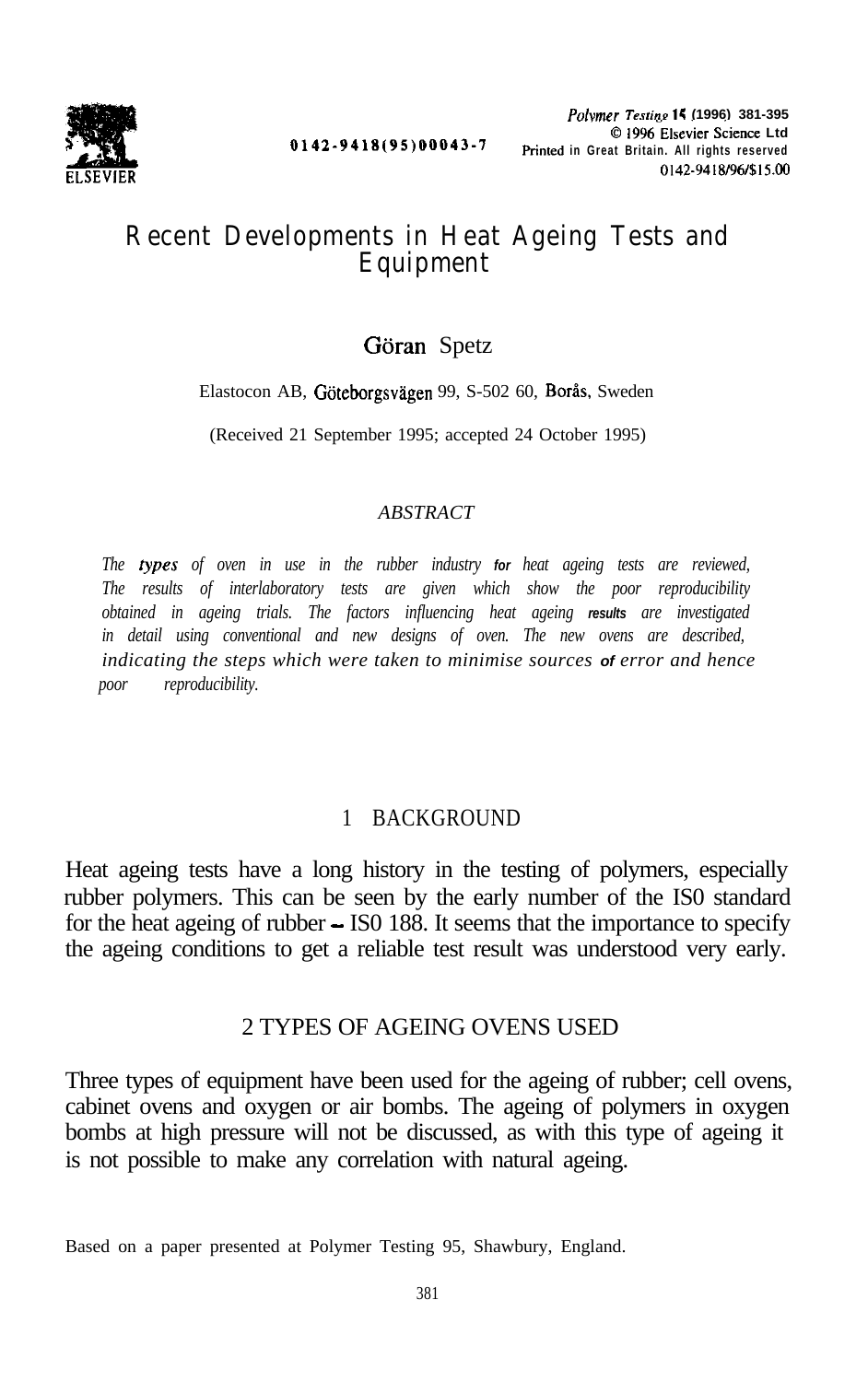### **2.1 Cell ovens**

Cell ovens have been used for a long time for the ageing of rubber. The idea is to achieve a steady temperature by using a large block of aluminium and to separate the samples by using one cell for each material.

The first type of cell oven had a large aluminium block with a number of holes in the block. In the holes were glass test tubes placed for the samples. To get an exchange of air, two small glass tubes were placed in the cork of the test tube. One of the glass tubes went down to the bottom of the test tube and the other glass **tube** ended just below the cork. The idea was to achieve an air circulation caused by the temperature gradient in the test tube. No one has, to my knowledge, however been able to measure the air exchange rate in such an oven, even if attempts have been made.

A later type of cell oven had larger cells in the aluminium block and forced air exchange by using an air pump with a flow meter. This type of oven was a great improvement over the first type. The preheating of the air was however not always satisfactory, as the air in the cells could be up to two degrees Celcius lower than the temperature of the aluminium block.

### **2.2 Cabinet ovens**

Until a few years ago, there were not any cabinet ovens designed especially for the ageing of polymers available on the market. As an alternative, the laboratories purchased standard drying ovens. The standard ovens on the market can be divided in two categories: with or without a fan. The ovens without a fan normally have very large variations of the temperature in space: up to  $10^{\circ}$ C is not unusual, especially when the throttle is open to get an air exchange. This type of oven is often used by the cable industry, as the standard they are using, IEC 811, states that no fan is allowed in the oven. To get an acceptable temperature tolerance of  $\pm 1$  °C the ovens are measured to find a usable area with this tolerance. Normally an area of a few litres is found in the middle of the ovens where the samples can be placed.

The ovens with a fan are normally used in the rubber industry, as companies have been more concerned with a uniform temperature than a low air speed, which is required in ISO 188. The detrimental effect on the test result of a high air speed has also not been known until recently, see Ref. 1 (paper presented in Polymer Testing 1994).

### 3 REPRODUCIBILITY IN HEAT AGEING TESTS

At the beginning of the 1980s it was decided to include within IS0 TC 45, Rubber and Rubber Products, a precision clause in all testing method stan-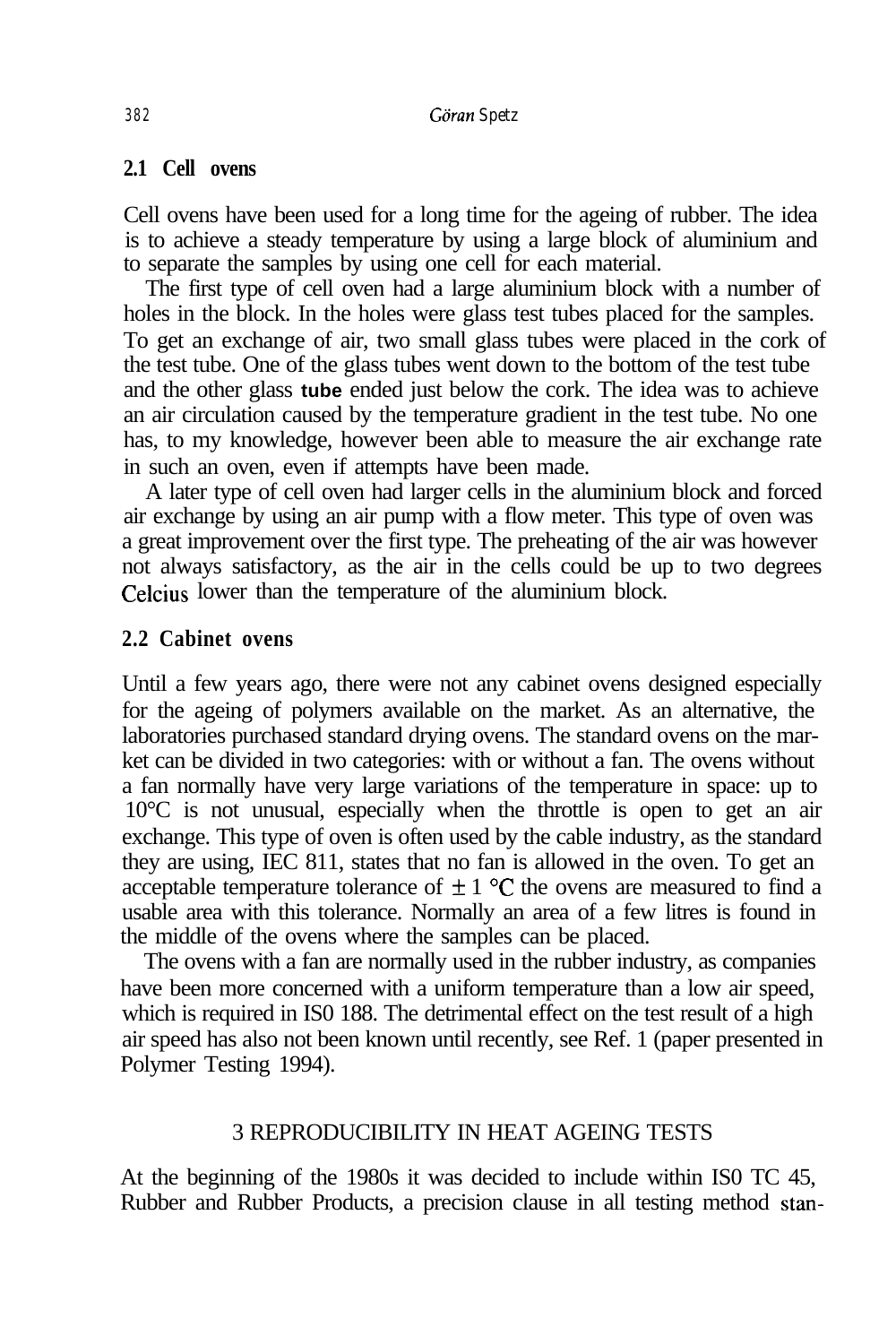| 12 different labs, ITP 1988        | Mean  |     |    |
|------------------------------------|-------|-----|----|
| Change in tensile strength $(\% )$ | -18   | 5.3 |    |
| Change in elongation at break (%)  | -40   | 5.8 | 16 |
| Change in micro hardness, IRHD     | $-13$ | 3 R |    |

**TABLE 1** Ageing test reproduceability

 $s =$  standard deviation.

 $R =$  reproduceability in actual units of measurements.

dards. The precision clauses were established by carrying out interlaboratory test programmes, ITPs, to establish the repeatability (within a laboratory) and the reproducibility (between laboratories) for the test methods.

This work inspired us in Sweden to start an interlaboratory test programme, organised by the Swedish National Testing Institute. During the years 1982- 1988, 14 interlaboratory tests were carried out. For two of the methods a retest was done. Up to 25 laboratories participated in these interlaboratory tests.

All these interlaboratory tests within IS0 and in Sweden have shown that the spread in the test results is worse than anyone could have expected. Table 1 shows the result from an ITP for heat ageing done in Sweden in 1988

In another project, four rubber compounds, NR, SBR, NBR and EPDM, were aged for 168 h at 100°C in four ovens. Before and after the ageing, micro hardness and tensile tests were performed. The results are shown in Table 2 and compared with the result from the Swedish ITP in 1988 in Table 1.

When comparing the above results with the Swedish ITP in 1988, we can see that the ovens contribute to most of the variations in the ageing tests. It must be noted that before the test, the temperatures of the ovens were adjusted to an actual temperature of 100°C in the centre of each oven. So most of these differences are caused by factors other than temperature.

| Oven immence, inicio initio and tensile test                                                                 |                          |    |           |  |  |
|--------------------------------------------------------------------------------------------------------------|--------------------------|----|-----------|--|--|
| 4 different ovens                                                                                            | Mean                     |    |           |  |  |
| Change in tensile strength $(\%)$<br>Change in elongation at break $(\% )$<br>Change in micro hardness, IRHD | $-20$<br>$-42$<br>$-3.5$ | 19 | 15<br>5.8 |  |  |

**TABLE 2** Oven influence, micro IRHD and tensile test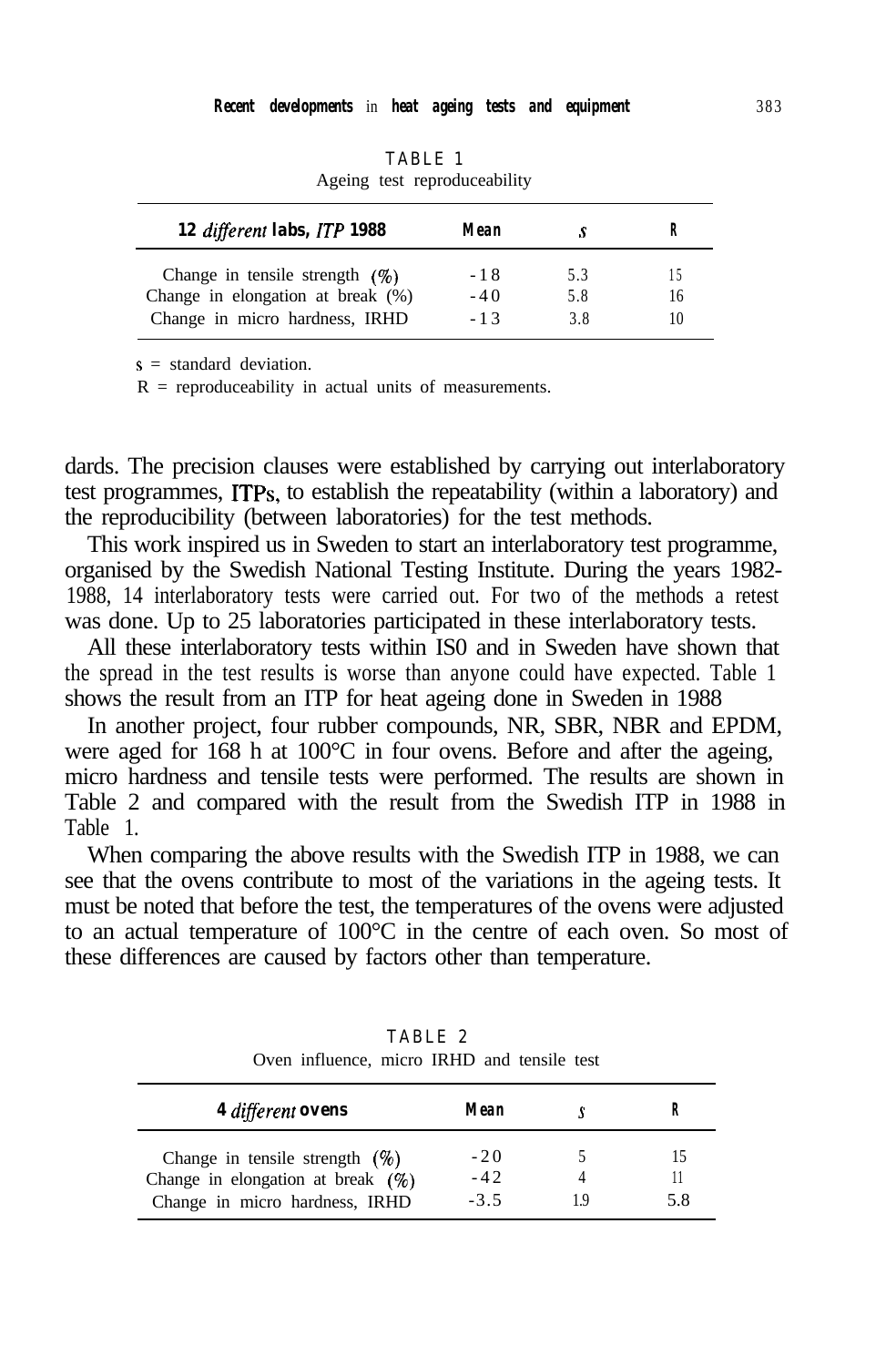#### **384** *Göran* Spefz

## 4 INVESTIGATION OF FACTORS INFLUENCING HEAT AGEING TEST RESULTS

The problem of obtaining reproducible test results when doing heat ageing tests have been shown in several interlaboratory test programmes (ITP) carried out in Sweden and within IS0 TC 45 during the last ten years. To improve the situation a project within the Swedish Plastic and Rubber Institute, has studied the different factors influencing ageing results.

The project started with an inventory of the ovens used for ageing tests among the twelve participating Swedish rubber companies. Based on this inventory, four of the ovens and a new designed oven were chosen for a closer study. The ovens were investigated for the following:

- 1 temperature uniformity in time;
- 2 temperature uniformity in space;
- 3 set, shown and actual temperature;
- 4 air speeds;
- 5 air exchange rates;
- 6 ageing results in different ovens.

The following factors influencing the ageing were then further investigated in different ways:

- 1 temperature;
- 2 air speed.

### **4.1 Measurements of the ageing ovens**

Based on the inventory the following ovens were measured in one laboratory:

- 1 Heraeus UT 5042;
- 2 Heraeus UT 5060E;
- 3 Salvis TSW 60;
- 4 Elastocon EB 01;
- 5 Elastocon EB 04.

#### **4.2 Temperature variations in time**

A PT 100 sensor was placed in the centre of each oven. The sensors were connected to a data logging system connected to a PC-computer, with a resolution of  $\pm 0$ , l<sup>o</sup>C. The temperature was adjusted as close as possible to 100<sup>o</sup>C. The ovens were run for 5 days to see temperature variations in time. The results are shown in Table 3.

The UT 5042 oven had a mechanical controller, the other ovens had elec-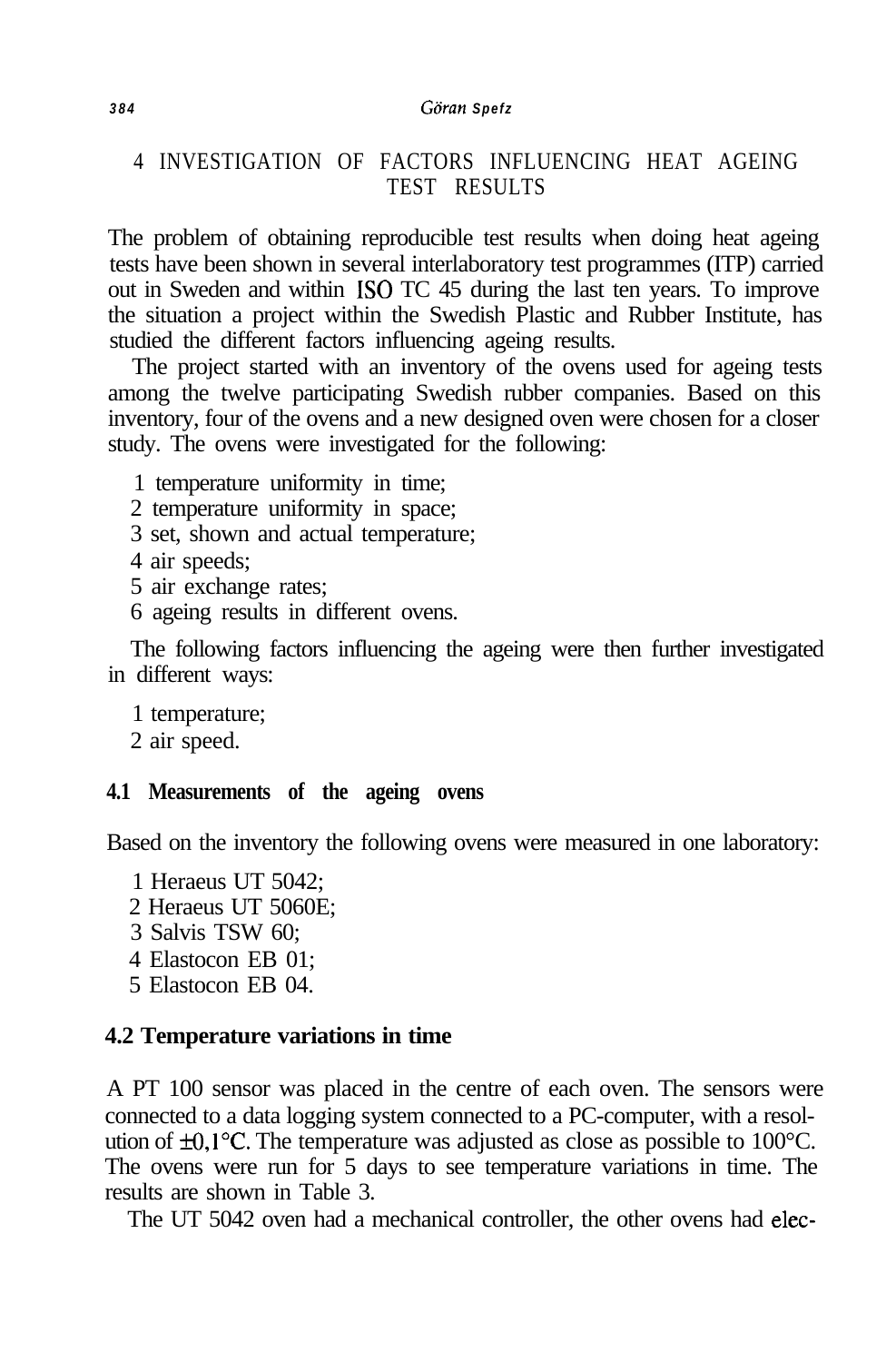| TABLE 3<br>Temperature variations in time |               |                       |                |               |  |  |
|-------------------------------------------|---------------|-----------------------|----------------|---------------|--|--|
| 5042<br>$(^{\circ}C)$                     | 5060E<br>(°C) | TSW 60<br>$C^{\circ}$ | EB 01<br>(°C)  | EB 04<br>(°C) |  |  |
| 13.8                                      | 0.1           | 02                    | 0 <sub>1</sub> | 0.1           |  |  |

tronic controllers. With a modem electronic controller temperature variations in time seems to be no problem.

#### **4.3 Temperature variations in space**

A frame with five PT 100 sensors located in each comer and in the centre, connected to a data logging system, was placed inside each cabinet and was moved between three positions. The outer sensors were placed about 50 mm from the walls. The results are shown in Table 4 and Figs 1 to 3.

#### **4.4 Air speeds**

The air speeds have been measured in 27 points in the ovens and the results are shown in Table 5.

The air speeds of the ovens EB 01 and EB 04 are dependent of the air exchange rate only and have not been possible to measure. The value is calculated from the air exchange rate.

The traditional heating cabinets show great variations in air speed from almost 0 up to 5 m/s. The flow is rotating and turbulent. The air movement is created by a fan behind a baffle, either in the back or on one side of the cabinet.

| remperature (animalia in opere |                       |               |                                           |               |              |
|--------------------------------|-----------------------|---------------|-------------------------------------------|---------------|--------------|
| Location                       | 5042<br>$(^{\circ}C)$ | $(^{\circ}C)$ | 5060E TSW 60 EB 01 EB 04<br>$(^{\circ}C)$ | $(^{\circ}C)$ | $(^\circ C)$ |
| <b>Inner</b>                   | 0.9                   | 0.5           | 1.3                                       |               |              |
|                                |                       |               |                                           | N A           | 0.4          |
| Centre                         | 0.7                   | 17            | 1.3                                       | N A           | 0.3          |
| Outer                          | 0.7                   | 11            | 2.7                                       | N A           | 0.2          |
| Total                          | 12                    | 17            | 3.1                                       | 0.5           | 0.4          |

**TABLE 4** Temperature variations in space

 $NA = not applicable.$ 

The table shows the difference between five points in each location and the total difference (all points all locations).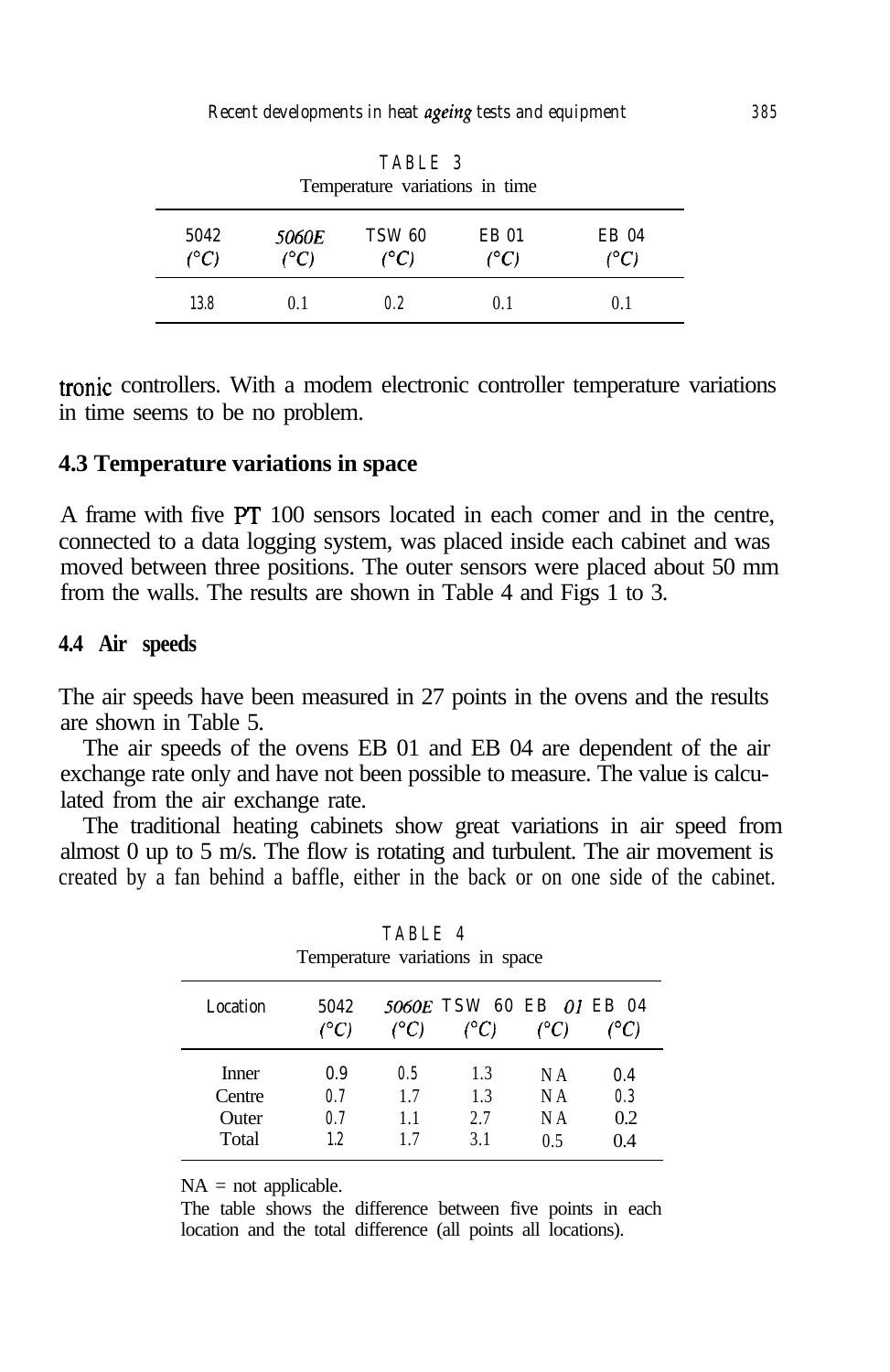

Fig. 1. Temperature variations in space, UT 5060E.





386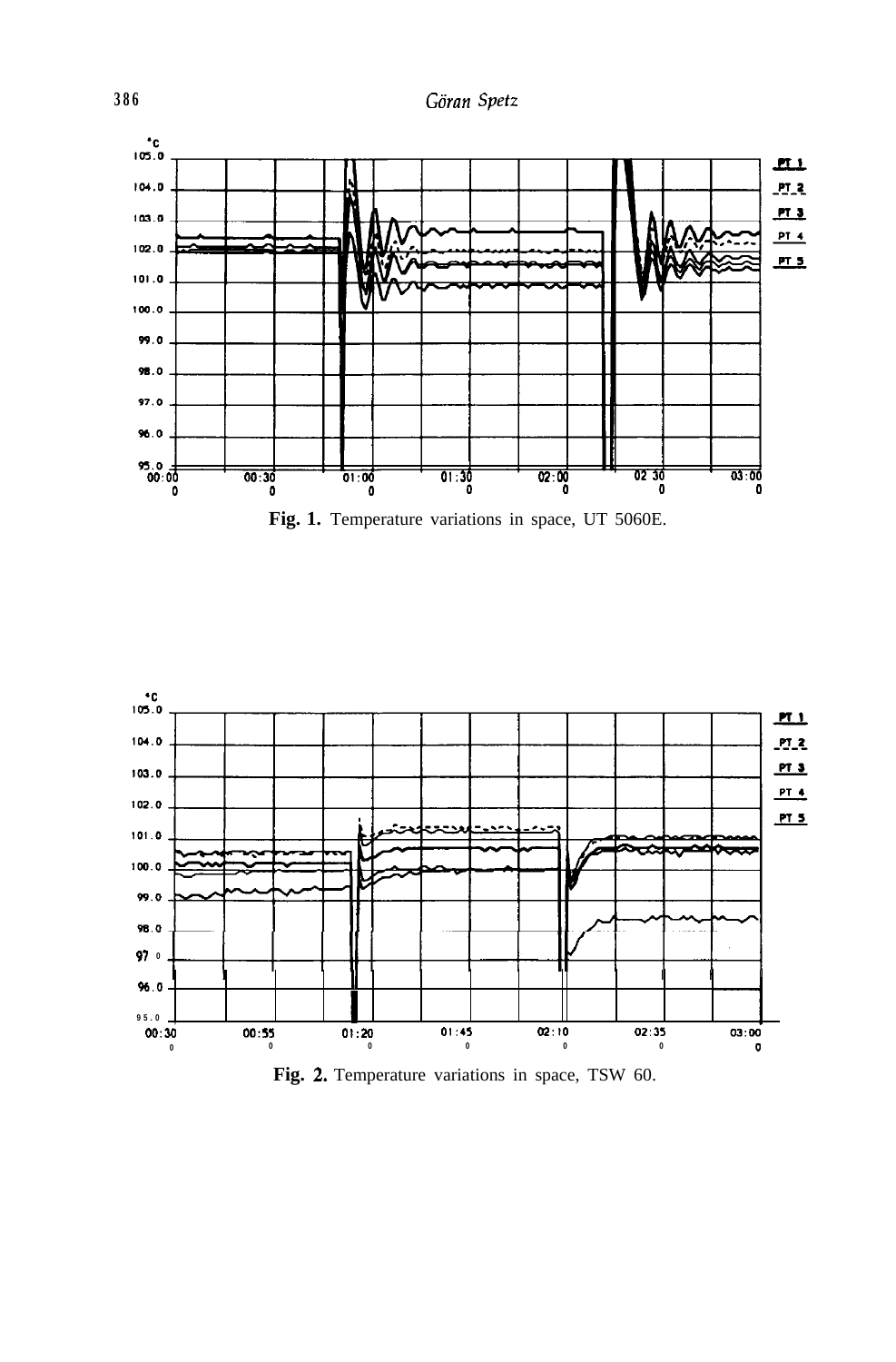

**Fig. 3.** Temperature variations in space, EB 04.

| TABLE 5    |  |
|------------|--|
| Air speeds |  |

| <i>Speed</i>              | 5042<br>(m/s) | <i>5060E</i><br>(m/s) | TSW 60<br>(m/s) | EB 01<br>(m/s) | EB 04<br>ep(m/s) |
|---------------------------|---------------|-----------------------|-----------------|----------------|------------------|
| Minimum                   | 0.5           | 0.0                   | 0.4             | < 0.001        | < 0.001          |
| speed<br>Maximum<br>speed | 2.6           | 4.5                   | 3.0             | < 0.001        | < 0.001          |

In EB 01 and EB 04 the air is passed through a flowmeter with a control valve, going from the bottom to the top of the cabinet more as a laminar flow.

In IS0 188 rubber accelerated ageing test, no exact air speed is required, but the standard states that 'provision shall be made for a slow circulation of air through the oven of not less than three and not more than ten changes per hour.' This may be interpreted as no fans are allowed inside the testing cabinet and this means then that the three standard ovens tested do not meet the requirements for low air speed.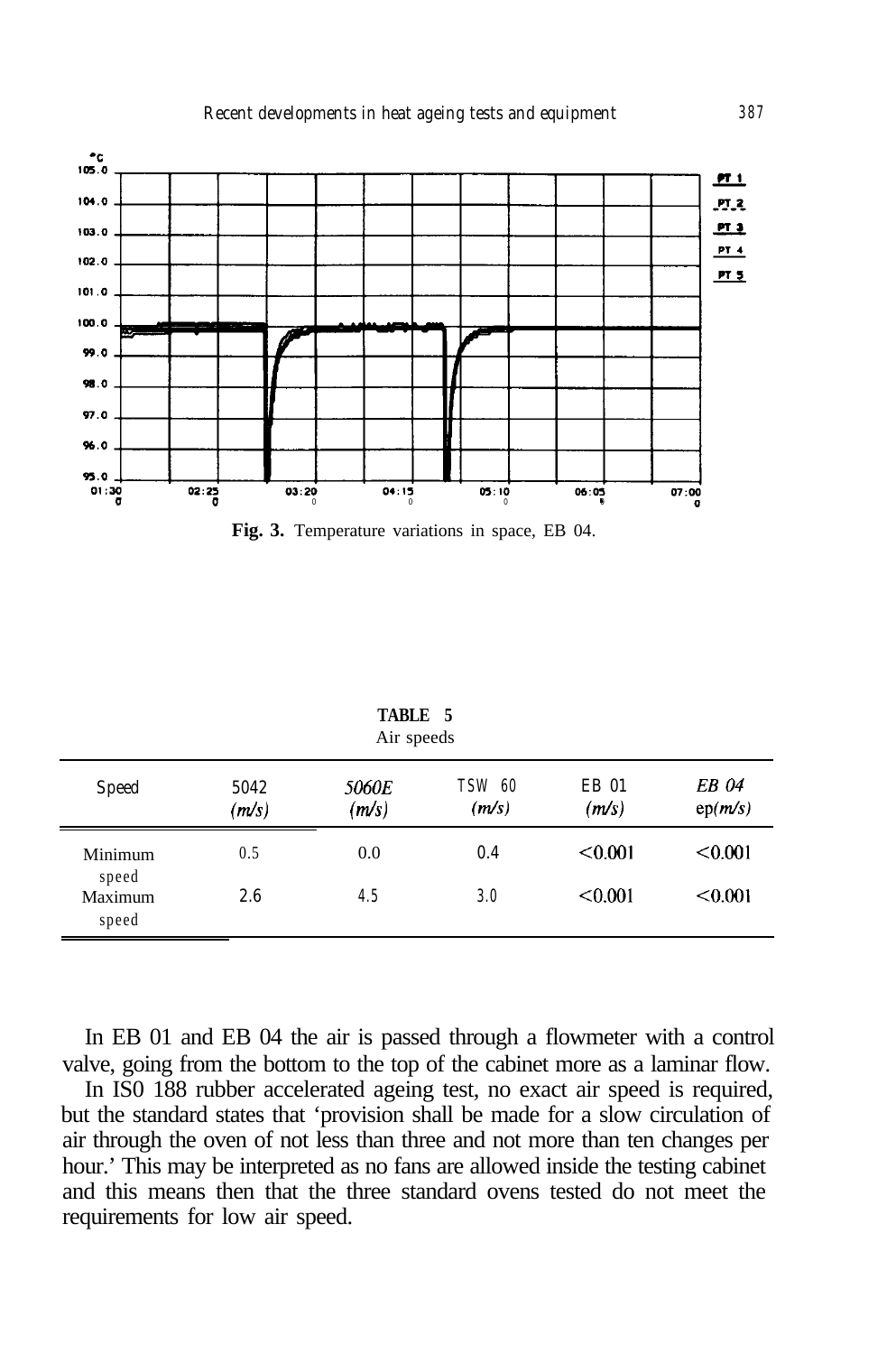### **4.5 Air exchange rates**

The air exchange rates have been determined both by calculating the air volume by measuring the air speed and area in the exhaust hole and by measuring the time needed to fill a 125 1 plastic bag attached to the exhaust hole. The results are shown in Table 6.

The air exchange rate in EB 01 and EB 04 is set by a flow meter and a control valve.

In IS0 188 rubber accelerated ageing test, the requirement for air exchange is 3-10 exchanges/h, while the IEC 811 requires 8-20 exchanges/h.

### **4.6 Long term ageing, two ovens**

One rubber compound of a NBR/PVC blend was aged in two of the ovens for 1000 h at 100°C. One Salvis TSW 60 and one Elastocon EB 01 cell oven were used. The micro hardness and tensile test were performed after 72, 336 and 1000 h. The temperature in the ovens were adjusted to be 100°C in the centre of each oven. The results are shown in Fig. 4.

The results in the figure show that ageing does not follow the same reaction in the two ovens. The surface of the tested rubber was aged much more in the heating cabinet than in the cell oven. The main difference between the ovens were the air speed. The micro hardness test is mainly measuring surface effects. The tensile test however did not show the same big differences. The air speed seems to be of greater importance for heat ageing than is presently recognized.

### **4.7 Temperature influence on ageing**

Four rubber compounds, NR, SBR, NBR and EPDM, were aged at three temperatures, 95, 100 and 105"C, in a cell oven for 168 h. Before and after the ageing, micro hardness and tensile test were performed. The results for NR are shown in Figs 5 and 6 and the results for EPDM are shown in Figs 7 and 8.

The results shows a clear influence of the temperature, even in the limited

| TABLE 6<br>Air exchange rates |                    |                   |                                  |       |         |  |
|-------------------------------|--------------------|-------------------|----------------------------------|-------|---------|--|
| Oven                          | 5042               | 5060E             | <b>TSW 60</b>                    | EB 01 | EB 04   |  |
| Exhaust<br>Open<br>Closed     | $-160$<br>$\theta$ | $-40$<br>$\Omega$ | Air changes/h<br>$-300$<br>$-20$ | 20    | 16<br>0 |  |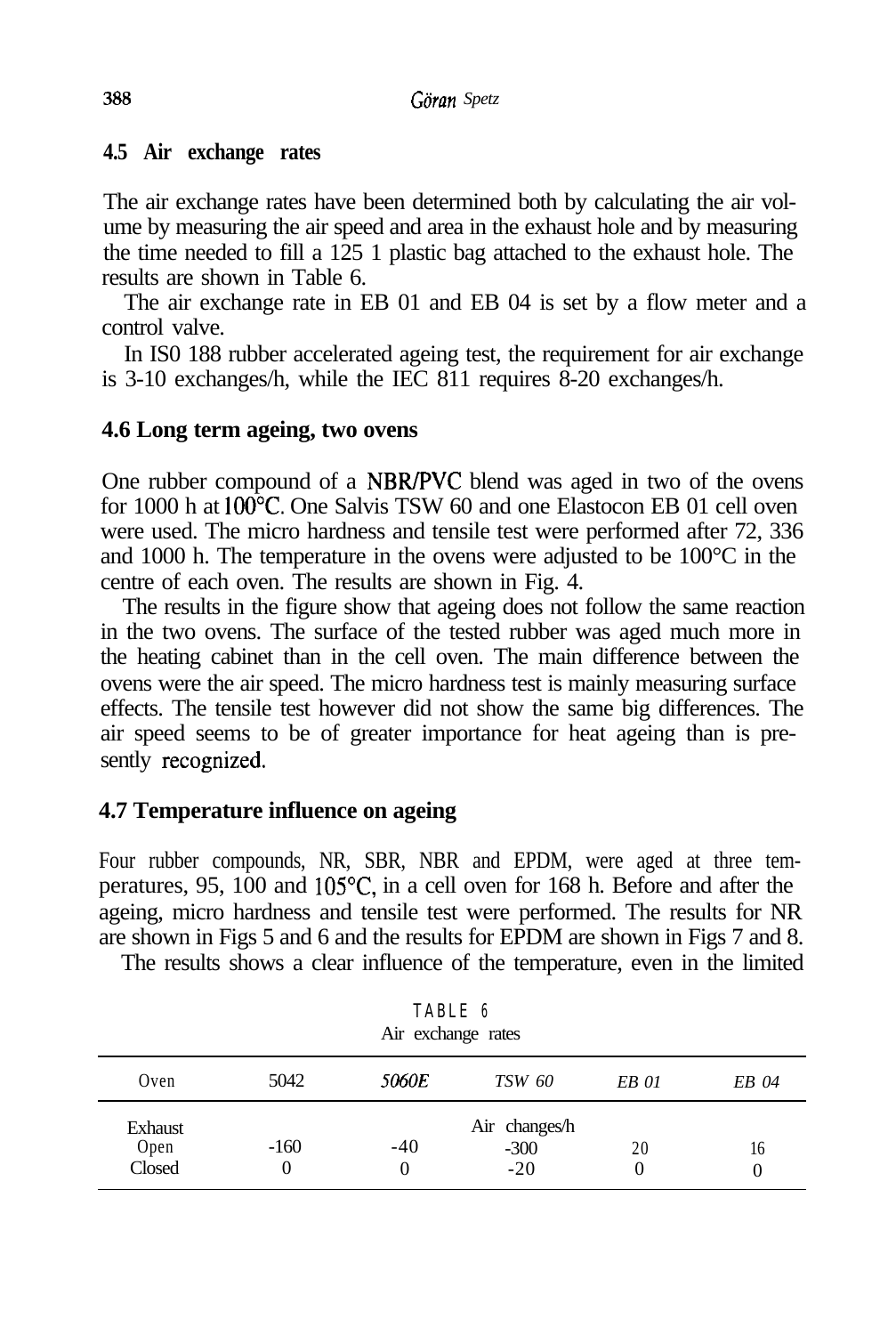

**Fig. 4.** Long term ageing, different ovens, micro IRHD.



range of  $\pm 5^{\circ}$ C. The NR compound shows a dramatic reduction in properties in the temperature range of 100°C and the temperature seems to be too high for ageing of NR. To keep the temperature variations within close limits seems to be an important factor in reducing variations in ageing of polymers.

### AGEING, different Temperatures **NR**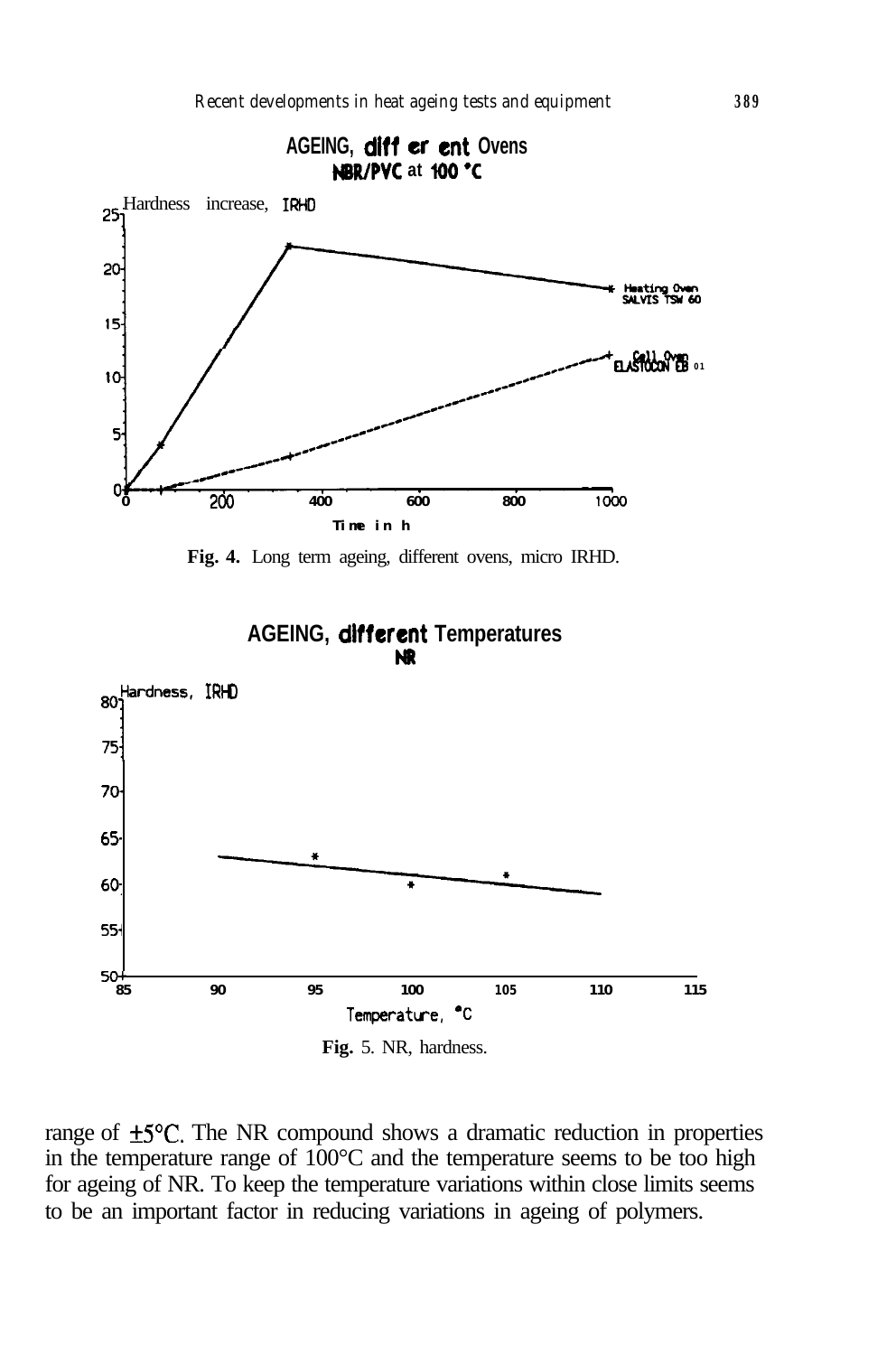

AGEING, different Temperatures NR

Fig. 7. EPDM, hardness.

### 4.8 Air speed influence on ageing

To make a closer investigation of the influence of air speed on heat ageing results, two special ovens were developed. One oven with an air speed of about 0.3 m/s and one with about 3 m/s. Four rubber materials, NR, SBR, NBR and EPDM, were then aged at 70°C (NR, SBR) and 100°C (NBR, EPDM) for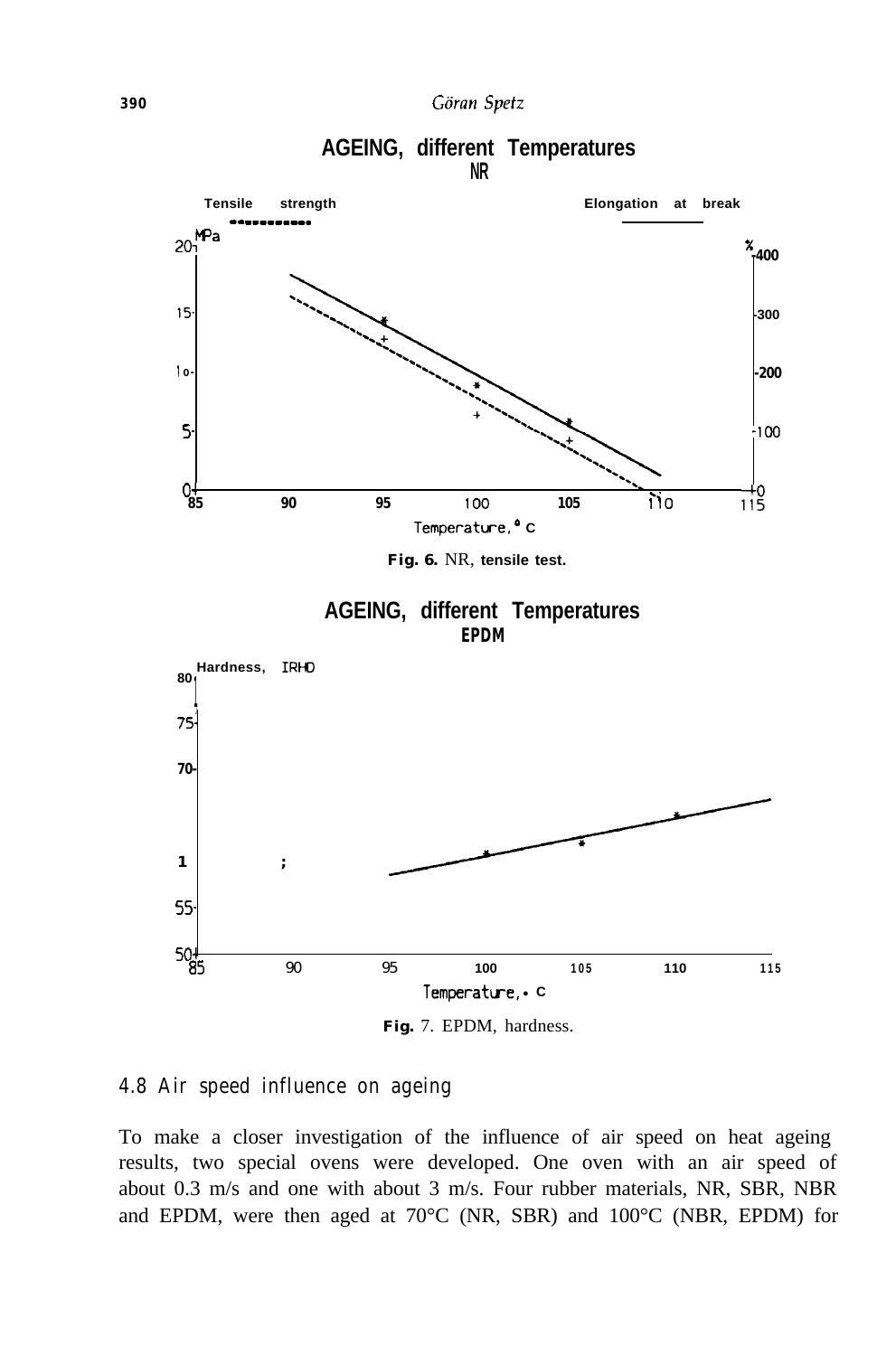

Fig. 8. EPDM, tensile test.

1000 h in these ovens plus in a cell oven with an air speed of about 0.001 m/s. Weight loss, micro hardness and tensile tests were performed on the four materials after 1, 3 and 6 weeks of ageing. Some of the results are shown in Figs 9 and 10.



Fig. 9. EPDM, weight loss at different air speeds.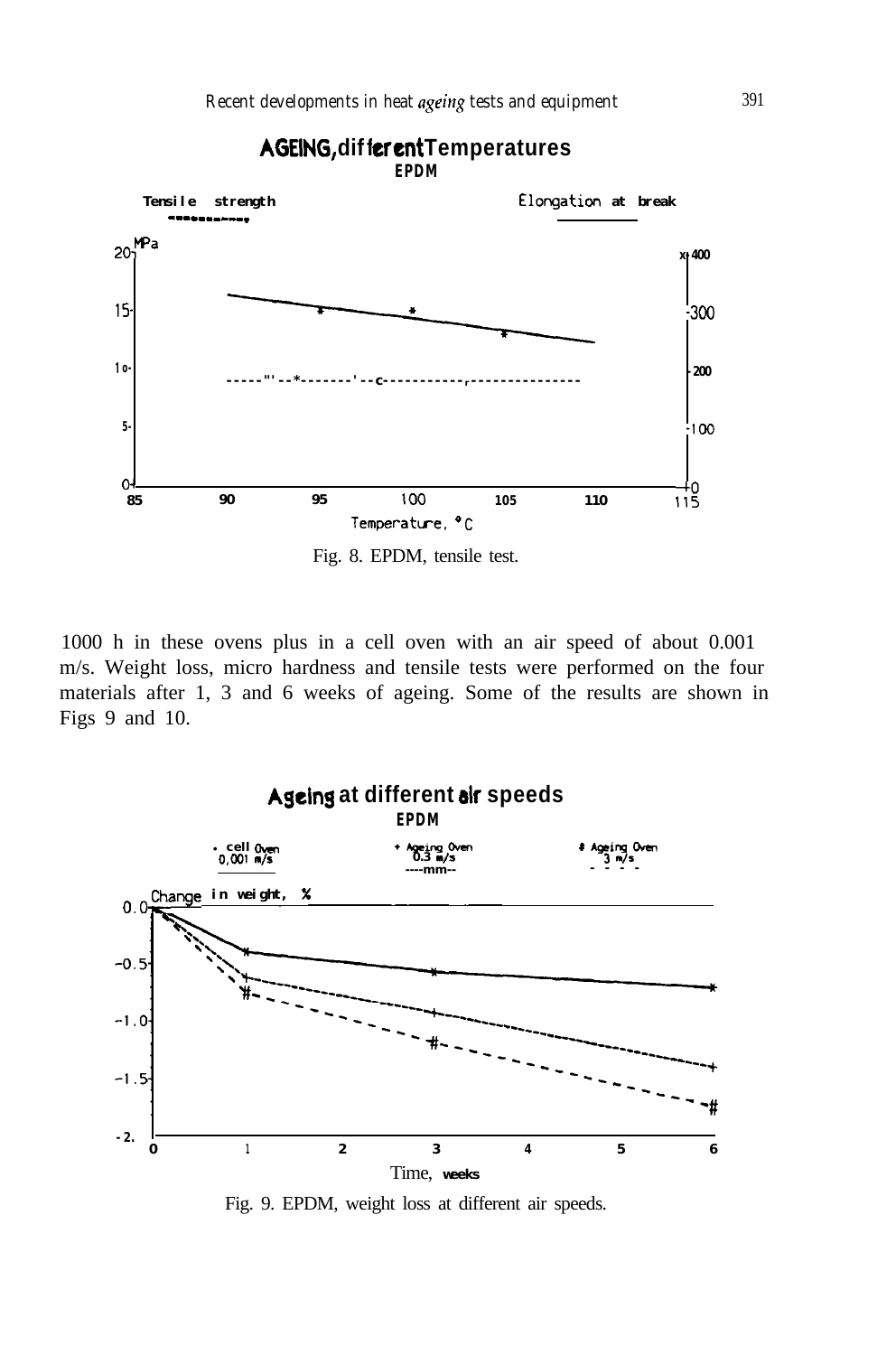

# **Agtlng at different air speeds**

Fig. 10. NBR, weight loss at different air speeds.

### **4.9 Summary**

This project has shown that the main factors contributing to poor reproduceability between laboratories when doing heat ageing tests are air speed and temperature. The results have been presented to IS0 TC 45 and have been taken into consideration during the present revision of IS0 188 'rubber vulcanized and thermoelastic heat ageing tests'. Sweden has suggested that the new version of IS0 188 shall include more clearly defined testing conditions for the ageing test especially regarding air speed. Besides the ageing in still air Sweden has suggested the addition of an ageing test at high air speed (1 m/s), for the study of air speed influence.

### 5 DESIGN OF NEW OVENS FOR HEAT AGEING TESTS

Elastocon has during the last 8 years been involved in the development and design of new ageing ovens for achieving better reproducability and repeatability when doing heat ageing tests of polymers. The work has been carried out in parallel with the research project reported above. We have developed a series of both cell ovens and cabinet ovens for the ageing of polymers.

### **5.1 Cell ageing ovens**

Elastocon designed the first cell oven EB 01, 8 years ago, a 4 cell oven with large cells and a diameter of 100 mm. The oven is now improved and the third generation is on the market, see Fig. 11.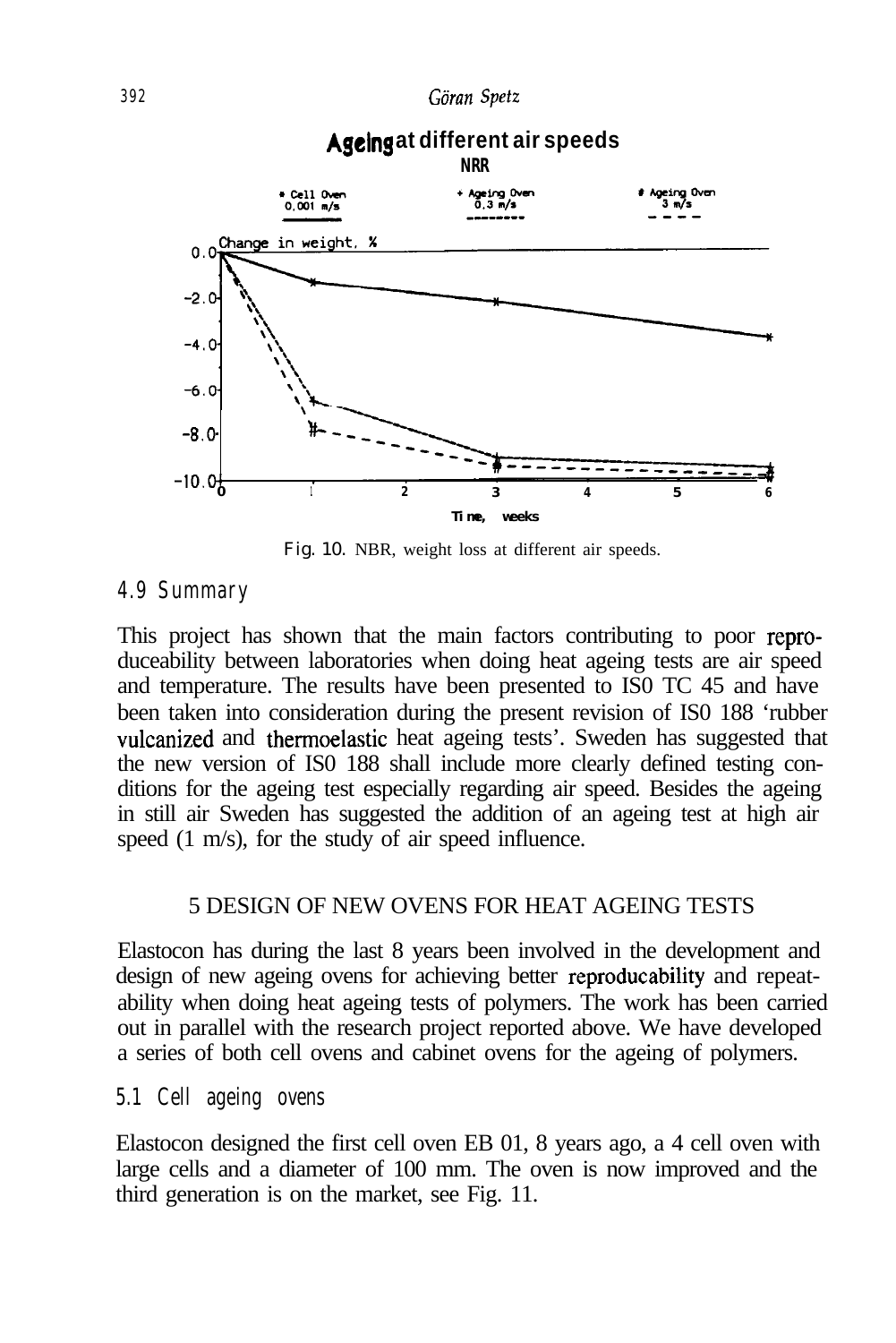

Fig. 11. Cell oven EB 01 with four cells.

The temperature system in the oven uses two digital PID controllers with 0.1°C resolution. One of the controllers is used to control the temperature in the aluminium block. The other controller is used to measure and display the air temperature in one of the cells, close to the samples. The temperature alarm system is also connected to this controller. The temperature variation in time and space can be kept to half of what is required in the ISO 188 heat ageing standard, or  $\pm 0.5$  up to 100°C and  $\pm 1$  up to 200°C.

The exchange of air is made using an air pump, which pumps the filtered air through a separate flow meter into the bottom of each cell. Before the air enters the cell, it is preheated to the test temperature by passing through channels in the aluminium block. The air pressure is monitored by a piezoelectric pressure sensor, connected to the alarm system. The air exchange rate can be set with the flowmeter to 3-20 exchanges/h. The air speed is dependent of the air exchange rate only and is calculated to be below  $\leq 0.001$  m/s.

Two years ago Elastocon made the first triple temperature cell oven, EB 07. The triple oven has the same specification as the EB 01 cell oven, but the temperature can be set individually in each cell. This allows for very flexible use of the oven, see Fig. 12.

#### 5.2 Cabinet ageing ovens

Three years ago Elastocon presented its first cabinet oven for ageing with the same specification as the cell oven, see Fig. 13.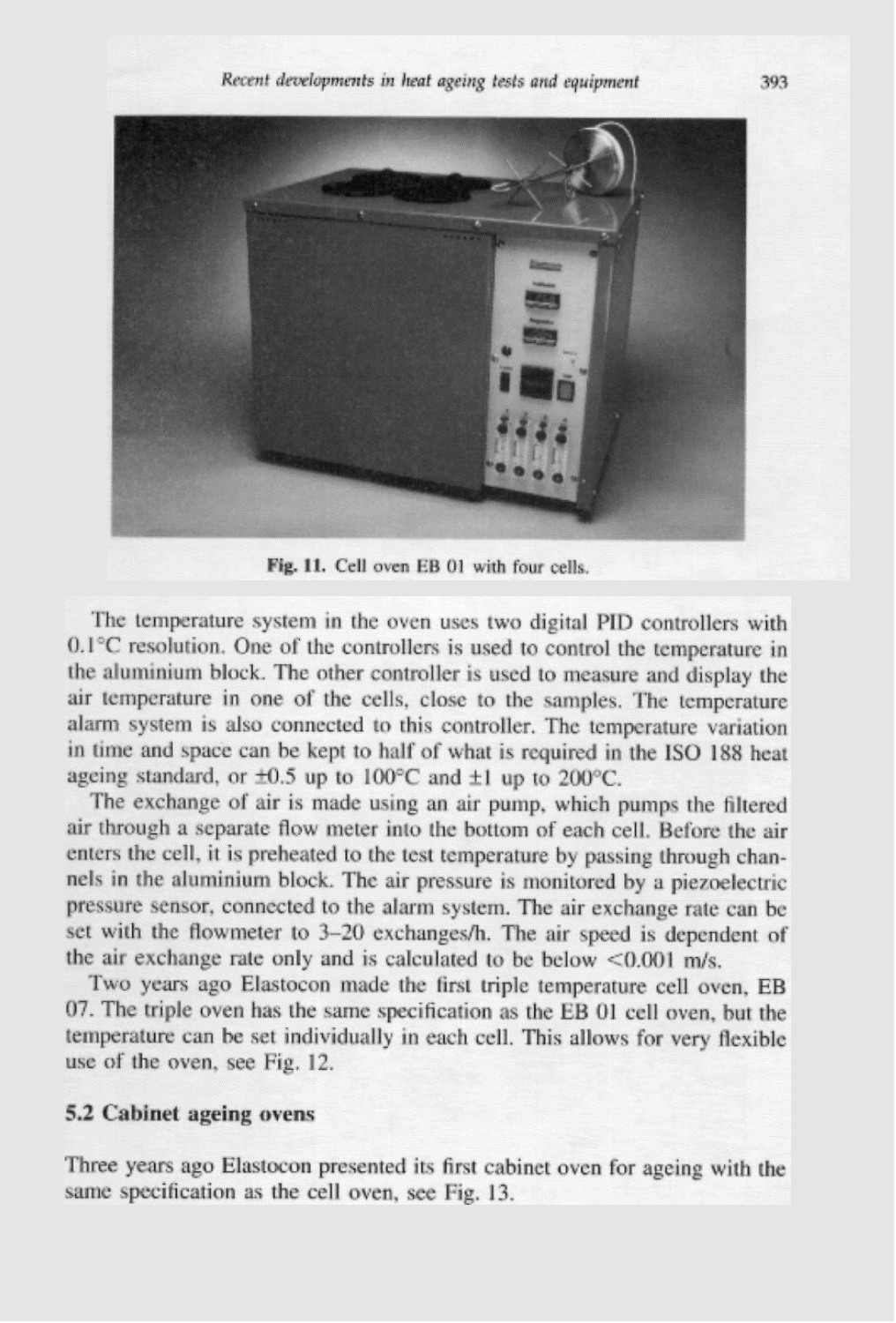